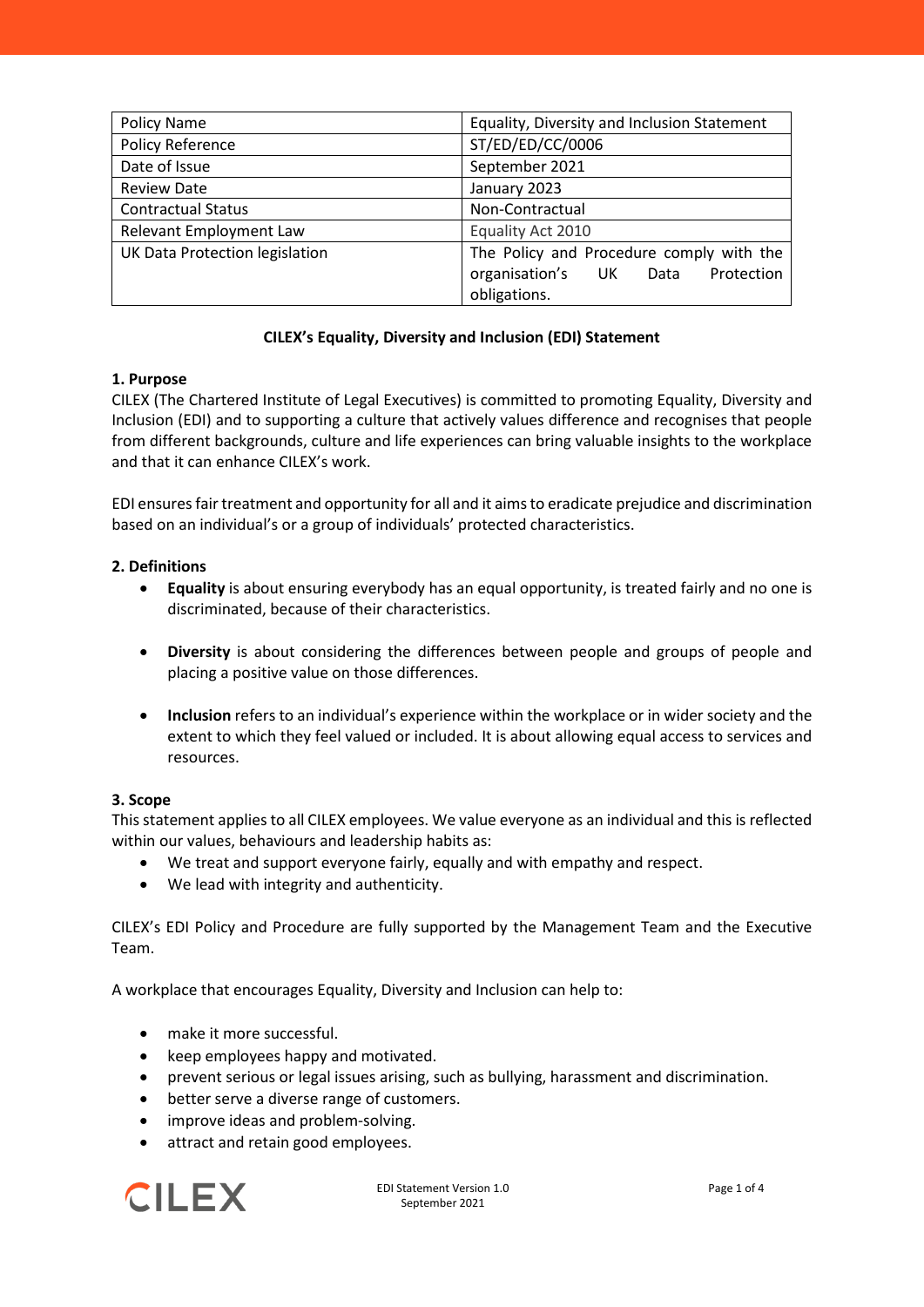All employees should understand the importance of Equality, Diversity and Inclusion in all areas of work including recruitment, training and promotion, equal pay, religious beliefs and practice, dress code, unacceptable behaviour, employee dismissal, redundancy, flexible working and different types of leave for parents and guardians.

As of 1st June 2021, our employees are made up of 10 different ethnic backgrounds, with 18.5% of CILEX employees coming from an ethnic minorities background and 72% of our team identifies as female. We include EDI related statistics within our HR KPI's to ensure that we continually monitor our activity. These statistics are reported to the Board on a quarterly basis.

# **4. CILEX's EDI Obligations**

### *Recruitment*

CILEX creates a job specification, which sets out the competencies necessary for a role. This includes the skills, behavioural attributes and experience required for the role.

We ensure advertisements for jobs vacancies do not contain any information that would be unlawfully discriminatory. Applications from all members of the community are welcome and so far as budgets and logistics will permit, roles will be publicly advertised in at least two different places to reach a wide range of people from different backgrounds. Candidates for roles will be evaluated against the objective criteria set up in the job specification.

CILEX is an Equal Opportunities Employer and we have a Disability Confident Certificate (currently valid until 19<sup>th</sup> June 2024). We are a Disability Confident employer, which means that we actively support the Governments Disability Confident scheme to ensure we draw from the widest pool of talent, ensure there are no biases in our recruitment processes and promote equality in the workplace. You can find out more about the Disability Confident Scheme via this link: [Disability Confident –](https://disabilityconfident.campaign.gov.uk/) Are [you disability confident? \(campaign.gov.uk\).](https://disabilityconfident.campaign.gov.uk/)

Recruitment, Promotion and other selection exercises, such as redundancy selection will be conducted based on merit and against objective criteria that avoids discrimination and prejudice.

### **Time to Change**

We actively support the Time to Change campaign to breakdown the stigma associated with mental health in the workplace. We have an active Time to Change action plan, trained mental health first aiders and Mental Health Champions actively working to ensure we consider mental health related concerns in the workplace. You can find out more about our approach to the Time to Change campaign via the link:

### *Training*

EDI is included in the induction training for new employees, in accordance with CILEX's wider policies. EDI Refresher training should also be completed annually by all employees. Training and Development opportunities are available to all employees, so that they have equal access to opportunities without prejudice due to a protected characteristic.

### *Appraisals*

CILEX conducts performance reviews twice per year to ensure that all employees have access to training and development opportunities pertinent to their job roles.

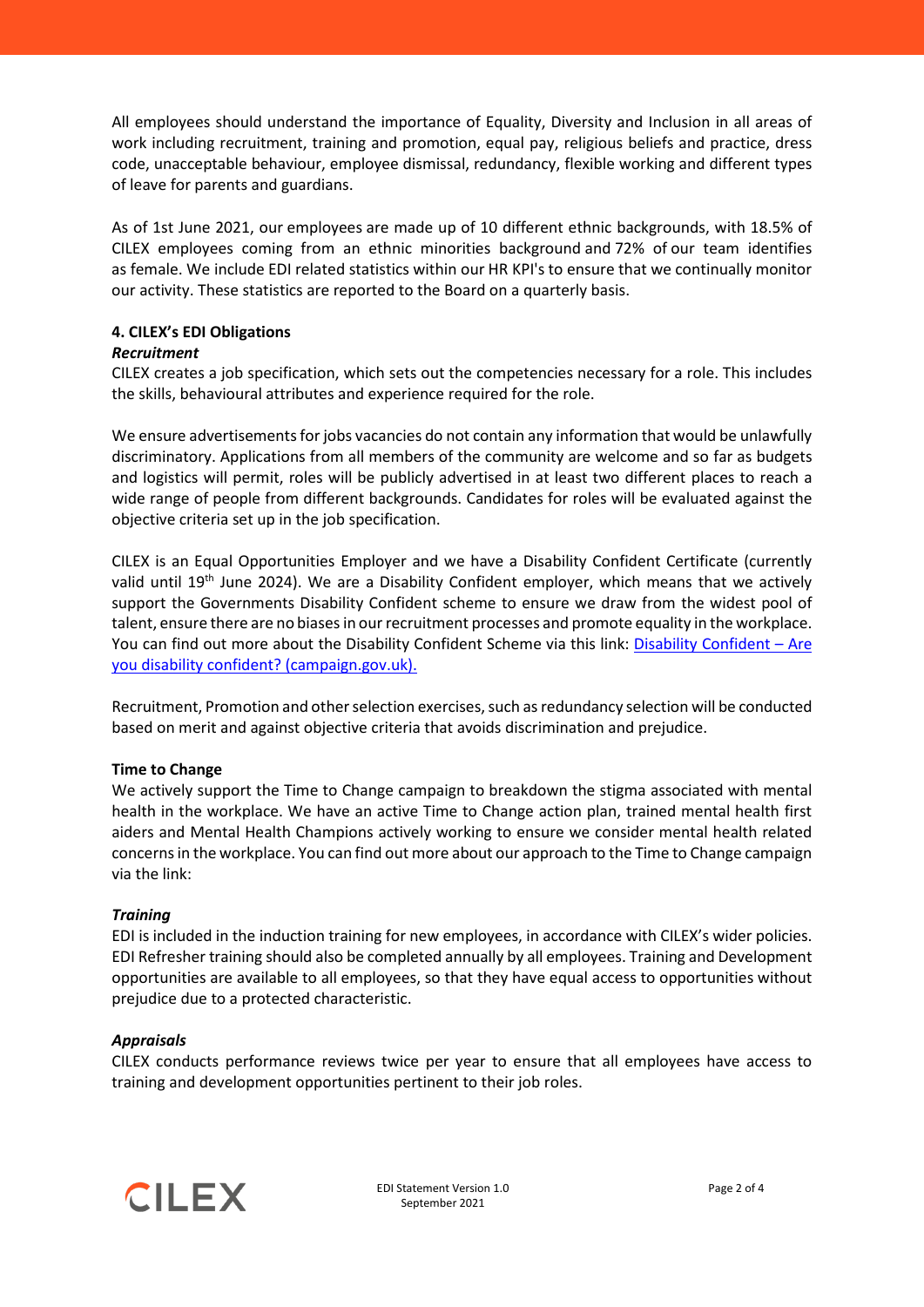### *Equal Pay*

All employees doing equal work should have equal pay, benefits and employment contract terms and conditions and the adherence to this will be reviewed regularly. The Equal Pay legislation is aimed at equal pay for men and women undertaking equal work.

### *Parents who are on Leave*

We ensure that employees do not miss out on job or training opportunities and are informed about any important matters or changes in their workplace. These include those that are away from work because of antenatal appointments, pregnancy, maternity leave, paternity leave, adoption leave, parental, shared parental leave and emergency dependant's leave.

### *Reasonable Adjustment Accommodations*

CILEX makes reasonable adjustments to accommodate colleagues with protected characteristics and it monitors and continues to develop work-life balance initiatives to meet the needs of employees within operational requirements.

### *Secure Workplace*

Through the implementation of policies, procedures and other initiatives, CILEX promotes the dignity and respect of all employees and endeavours to provide a safe and secure workplace free from harassment and bullying. Therefore, we take seriously complaints of bullying, harassment, victimisation and unlawful discrimination, in the course of CILEX's activities by employees, customers, suppliers and any other stakeholders.

Employment practices and procedures are regularly reviewed to ensure fairness.

CILEX carries out an Equality Impact Assessment (EIA) process (in relation to our Policies, Procedures, Statements, Practice, Service or Functions) to improve the work of CILEX by making sure that it does not discriminate and that wherever possible, Equality, Diversity and Inclusion are promoted. This also encourages individuals and teams to think carefully about the likely impact of their work on our members, students, employees and stakeholders and to take action to improve activities, where appropriate. Please see our EIA Policy and Procedure for further information.

### **5. Responsibilities**

The Executive Team has overall management responsibility, which is delegated to all managers throughout the organisation.

The CILEX Management Team are responsible for leading by example on Equality, Diversity and Inclusion matters and for adhering to the EDI Policy and Procedure.

The Human Resources Team are responsible for ensuring that all employees are trained in Equality, Diversity and Inclusion matters and for monitoring employment practices.

All employees are expected to understand and adhere to the principles set out in our Equality, Diversity and Inclusion Policy and Procedure, as well as working to prevent, detect and report any forms of discrimination.

The Director of Business Transformation is responsible for ensuring that reasonable adjustments are put in place for employees, where required.